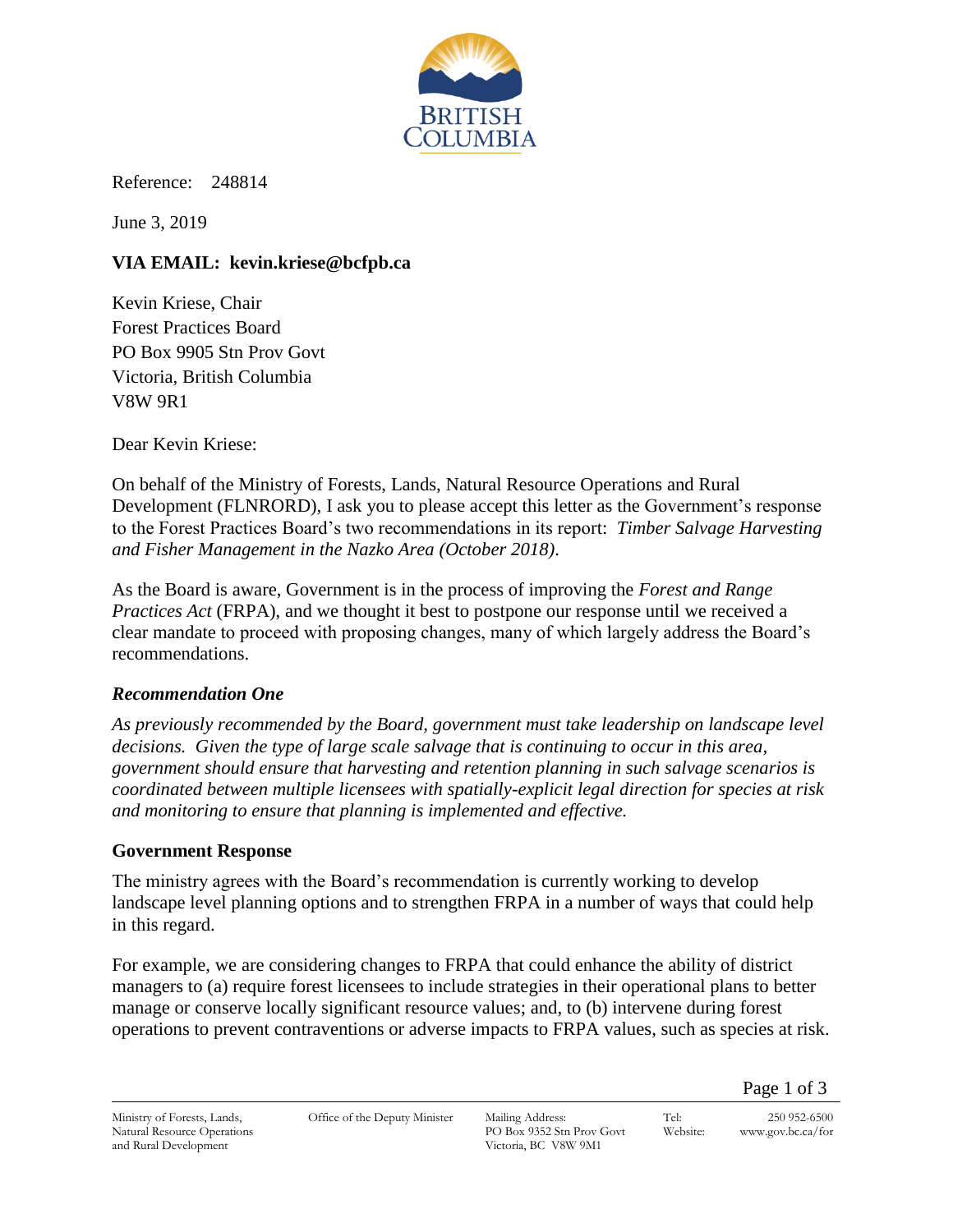We are also exploring more transformative changes such as creating a new landscape level forest planning framework that could replace forest stewardship plans. Conceptually, this new planning framework would enable coordinated planning of timber harvesting, retention, and silviculture treatments within a specified landscape (such as a timber supply area), with a view to:

- address the area's unique ecological and social values;
- limit the cumulative effects of forest operations on those values;
- mitigate forest losses from natural disturbance events (such as wildfires, insect infestations, droughts, and floods); and,
- enable forward-thinking planning to reduce the future risks and uncertainty to forest values associated with climate change.

While these proposed changes are being further developed, the Board may be aware that the Minister introduced an initial set of changes to FRPA in April. These changes, which have recently been enacted through the *[Forest and Range Practices Amendment Act, 2019](https://www.leg.bc.ca/parliamentary-business/legislation-debates-proceedings/41st-parliament/4th-session/bills/first-reading/gov21-1)* will better inform resource users such as trappers (as well as other community stakeholders and Indigenous Nations) about the location and timing of cutblocks and roads so that their interests, such as protecting important areas of fisher habitat, can be better considered. Bill 21 will now require that forest licensees share their proposed cutblocks and roads with the public for review and comment, and report on how they considered all feedback prior to submitting cutting and road permit applications. This alone will significantly enhance resource user awareness of proposed cutblocks and roads, as well as the transparent consideration of resource user feedback in the planning of forest operations prior to permit issuance.

In the near future, the ministry plans to reach out broadly to gain wide-ranging perspectives on the proposed changes to FRPA. We trust that the Board will prepare a comprehensive submission to this process and look forward to reviewing and considering the Board's feedback.

#### *Recommendation Two*

*Government should use legal tools under sections 9, 10 and 11 of the Government Actions Regulation or Section 7 of the Forest Planning and Practices Regulation for species-at-risk to protect remaining important fisher habitats in the Nazko area and manage to restore the local population over time.*

#### **Government Response**

As the Board is aware and has described in its report, at this time, the conservation of fisher habitat in the Cariboo region is largely guided by the biodiversity conservation strategy in the Cariboo Chilcotin Land Use Plan (CCLUP), other forest retention provisions of FRPA, fisher conservation guidance in the Integrated Wildlife Management Strategy, and forest planning and practice guidance and training for industry professionals. Although legal tools such as establishing wildlife habitat areas and general wildlife measures under the Government Actions Regulation (GAR) are important tools for conserving habitat for species at risk, Government is relying on the above-noted strategies to conserve fisher habitat in the Cariboo region at this time.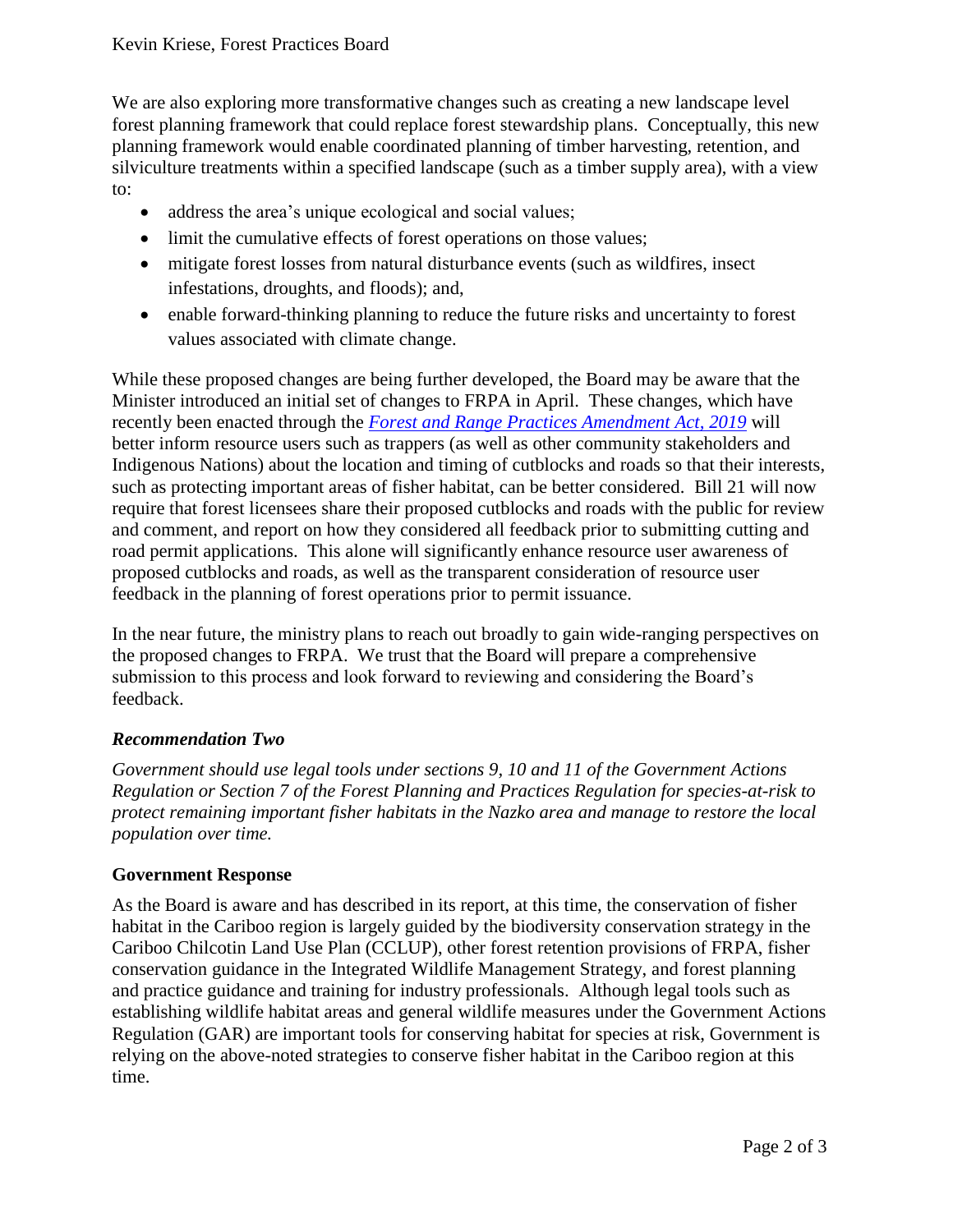Despite this, Government has a number of complementary initiatives in place or planned to enhance the conservation of fisher habitat in the Cariboo region. These include:

- Plans to develop a provincial Fisher Management Plan to guide Government and industry professionals on managing suitable forest habitat for fishers across the timber harvesting land base (including during large-scale salvage operations);
- Continuing efforts to develop landscape planning tools such as fisher habitat models to support landscape-level habitat planning for fisher;
- Continuing and expanding the [Fisher Habitat Extension Program,](https://www.bcfisherhabitat.ca/) which is a well established program that develops and communicates habitat management guidance to government, forest industry professionals, Indigenous Nations, and trappers;
- Continuing and expanding field trials designed to assess the effectiveness of fisher habitat management guidance in retaining suitable fisher habitat; and,
- Continuing a research project initiated in 2018 to gain a better understanding of the impacts of habitat disturbances (i.e., the cumulative effects of forest operations and wildfire) on fisher populations in the Chilcotin area.

I would like to acknowledge that salvage harvesting in the Cariboo region was necessary to bring the land base back into production following a large scale mountain pine beetle epidemic. Because salvage harvesting focused on stands with high mortality due to insects, disease and windthrow, the harvesting of these stands has helped mitigate wildfire intensity in these naturally disturbed areas and hopefully reduce the likelihood of further catastrophic events. Furthermore, the funds generated from salvage harvesting are being used to replant and restore these sites, which we hope will have a positive impact on fisher habitat in the future.

In closing, I would like to thank the Forest Practices Board again for its report and recommendations on conserving fisher habitat in the Nazko area. The ministry looks forward to engaging the Board on how to strengthen the planning and practices framework under FRPA to improve Government's ability to protect the habitat of wildlife important to trappers, other resource users, communities and Indigenous Nations.

Sincerely,

John Allan Deputy Minister

pc: Diane Nicholls, Assistant Deputy Minister, Chief Forester Tom Ethier, Assistant Deputy Minister, Resource Stewardship Division David Muter, Executive Director, Species at Risk Recovery Branch Mike Pedersen, Regional Executive Director, Cariboo Natural Resource Region Julie MacDougall, Director, Resource Practices Branch Josh Pressey, District Manager, Quesnel Natural Resource District